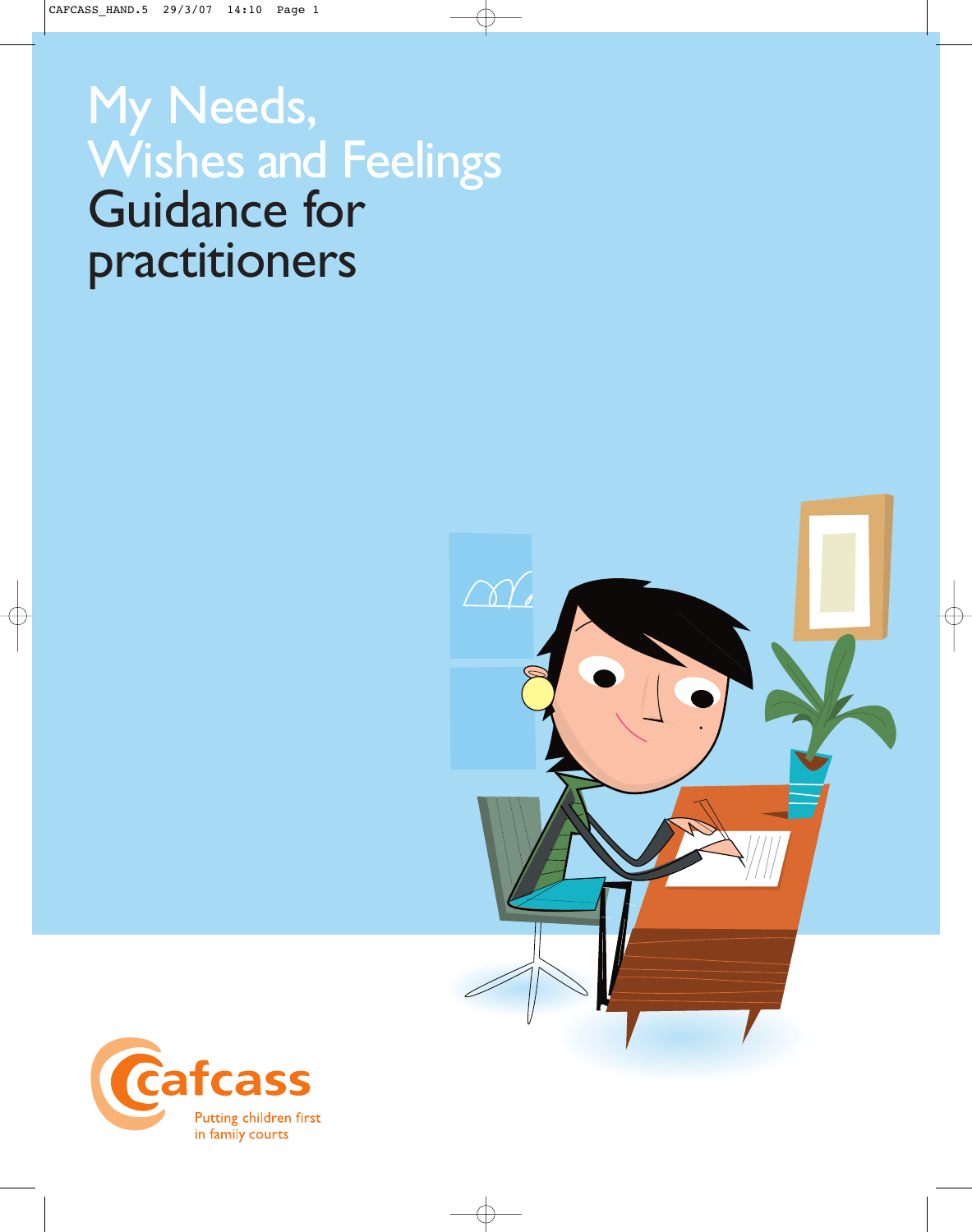| Why, when and how to<br>use this model                                       |    |
|------------------------------------------------------------------------------|----|
| Areas for consideration<br>when working with children<br>and young people    |    |
| Resources for engaging with<br>children and young people                     | 18 |
| Principles of good practice<br>for working with children<br>and young people |    |

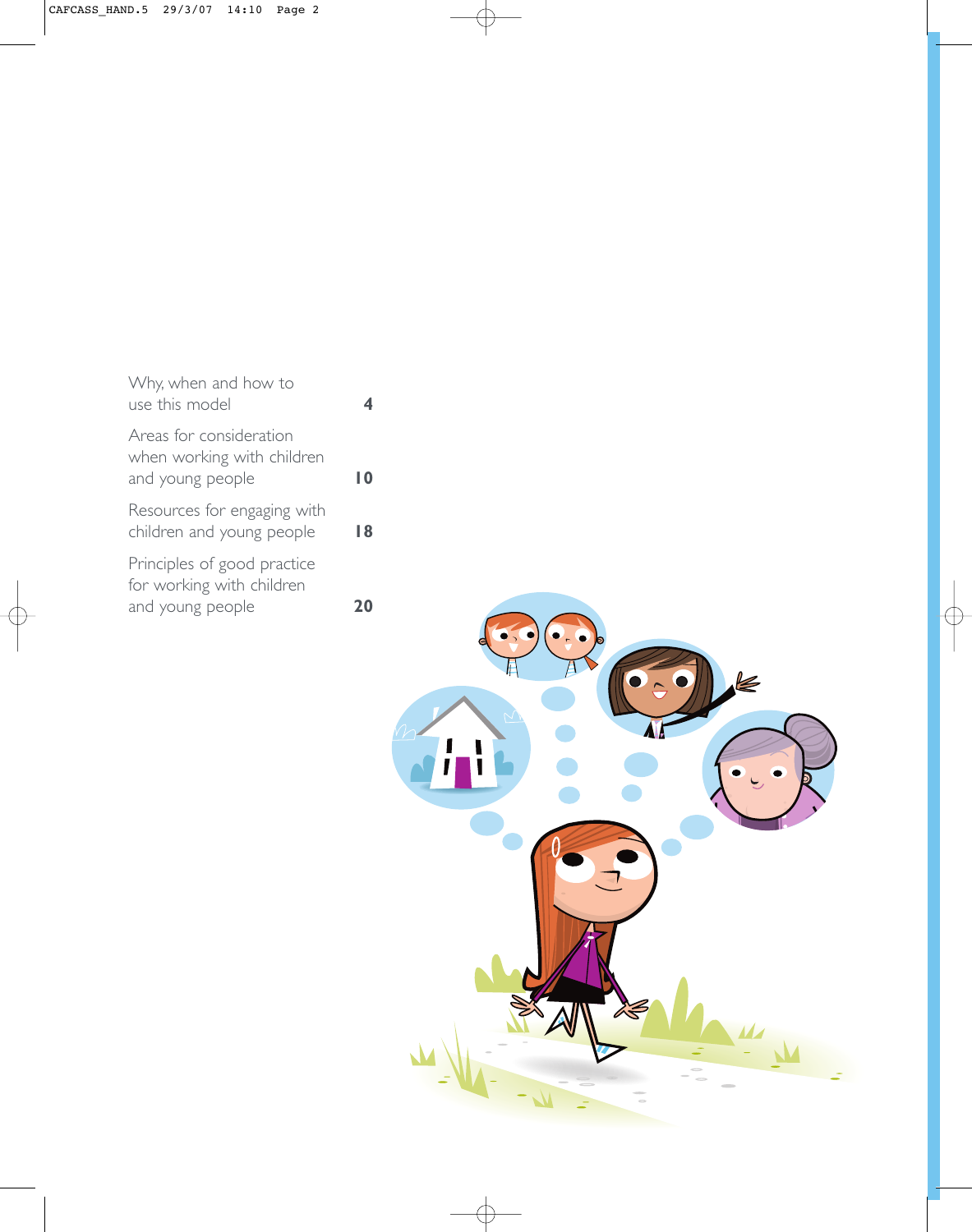### My Needs,Wishes and Feelings

It's essential that the decisions made in the family court take into account the detailed needs, wishes and feelings of the child, but this sometimes doesn't happen.

This practice model provides a framework to ensure that children's needs, wishes and feelings are always explored, and supports children to express themselves and to be more actively involved in the whole family court process.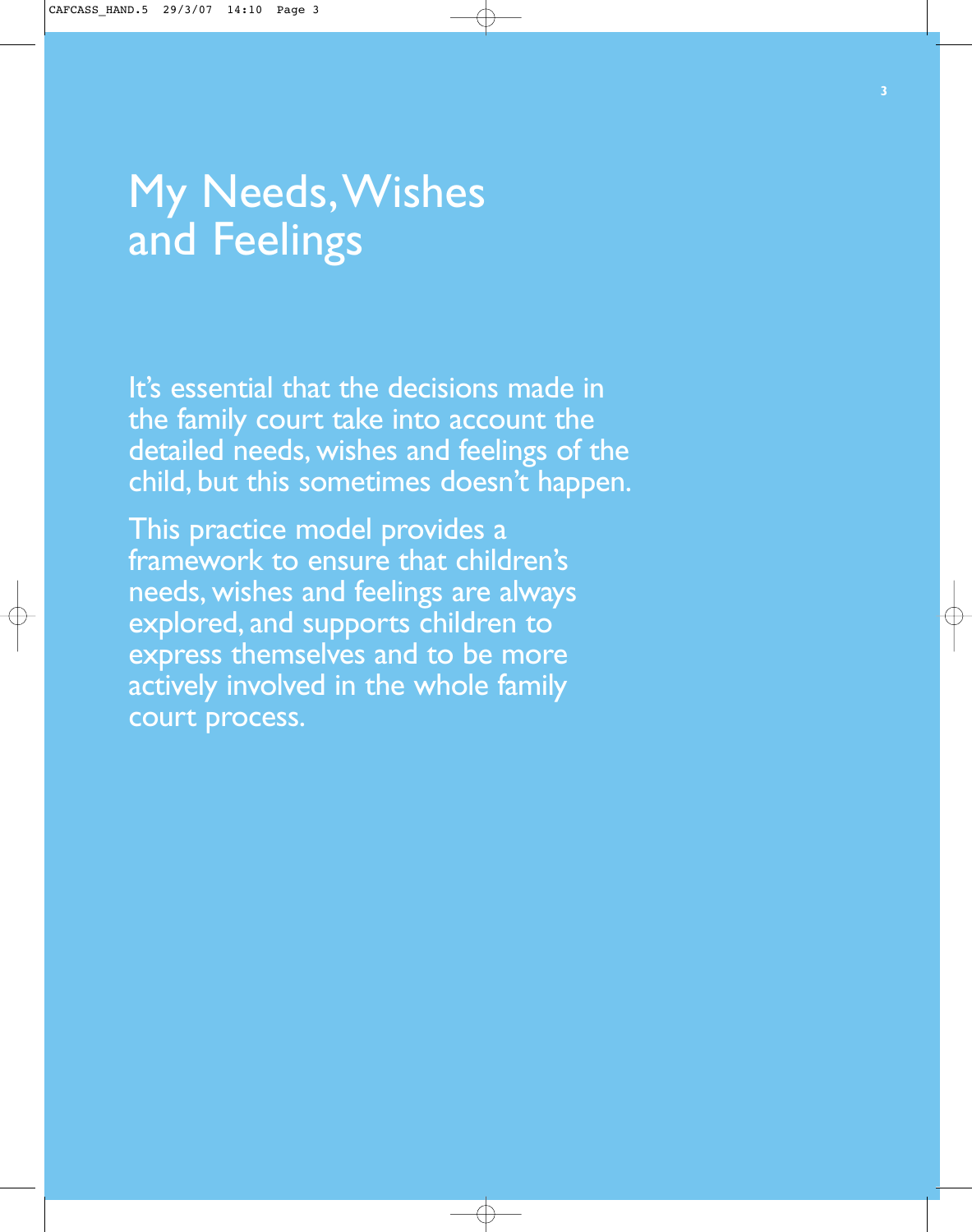### Why, when and how to use this model

This practice model allows the family court to take into consideration the needs, wishes and feelings of an individual child or young person. One set of forms has been designed for older children and one for younger children, but you can decide which to use depending on the child's developmental needs.

This model promotes the analytical approach to assessing information shared by the young person and ensures the young person's own analysis is not minimised in the process. It is intended to be concise and relevant to the issues considered.

My Needs,Wishes and Feelings can be filed in court, sometimes in its own right, sometimes alongside a report. It can also be a valuable record for the young person of their contribution when they reflect on this in later life.

Recent HMICA inspection reports have raised questions about the way in which we facilitate and involve children and young people in our work and in the family court process.This model of practice would effectively enable a young person to participate in his or her own case planning process.

Several groups and organisations were consulted during the development of this practice model, including:

- Cafcass Young People's Board
- Cafcass and FJC Young People's Forum
- Cafcass Children's Rights Champions
- Commission for Social Care Inspection
- National Children's Bureau
- Children Law UK
- Shaftesbury Home.

For further information about My Needs, Wishes and Feelings, please contact the Children's Rights team.

#### Legal framework

My Needs,Wishes and Feelings is a model that, although practice-based, is underpinned by legislation, case law and international conventions, including:

- Children Act 1989
- United Nations Convention on the Rights of the Child 1989
- European Convention on the Exercise of Children's Rights 1996
- Human Rights Act 1998
- Case law, eg Mabon v Mabon (2005) EWCA Civ 634.

More detailed information on the legal framework can be found on the intranet.

NB:Throughout this guidance the terms 'child','children','young person' and 'young people' are sometimes used interchangeably to refer to children of all ages up to 17.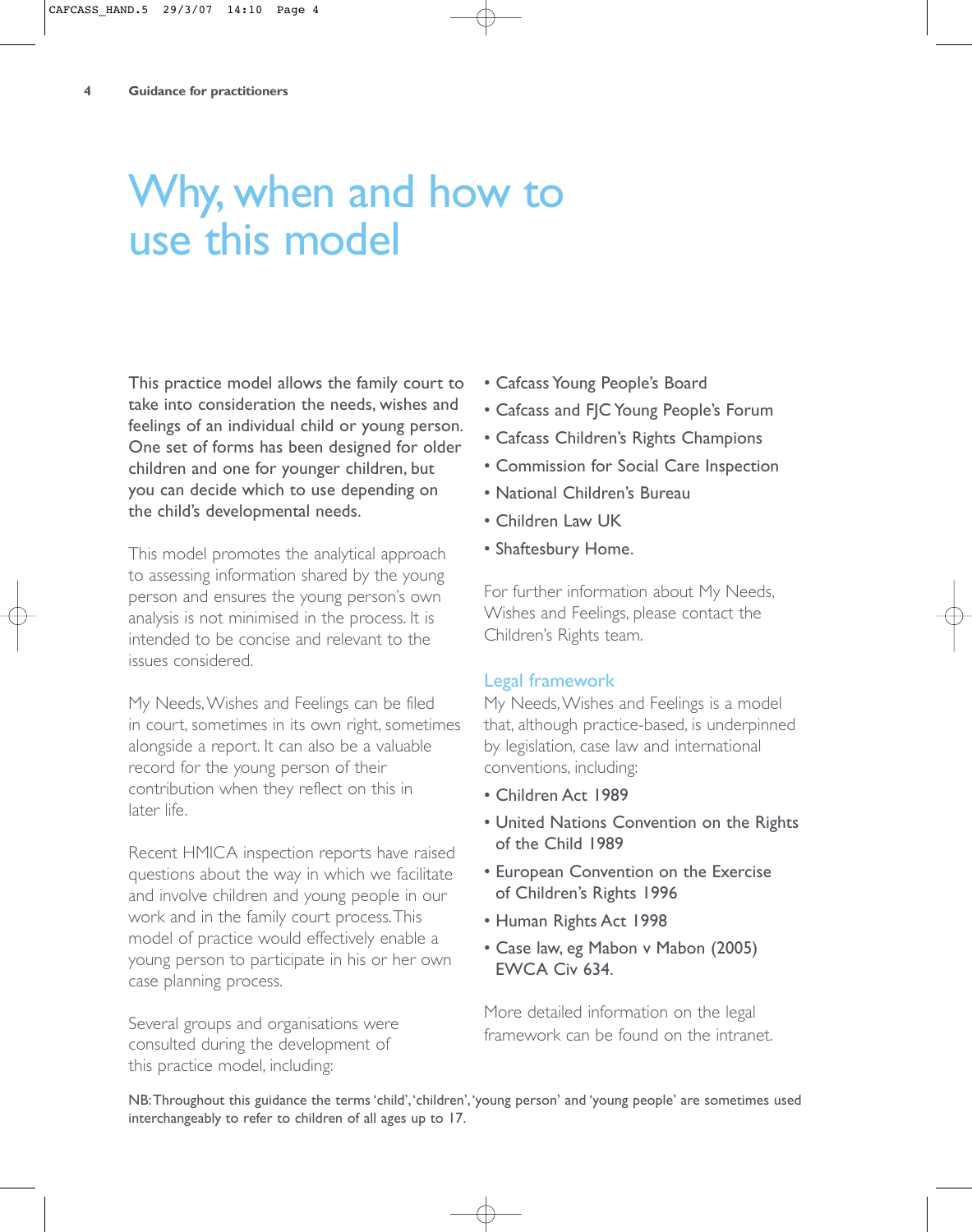

#### **Confidentiality**

Research has indicated that children and young people have serious misunderstandings about the role of a Family Court Adviser (FCA) and the issue of confidentiality. In one study, none of the children involved knew that what they said to the FCA would be included in a report to court and that their parents would know about it.

The general position in relation to confidentiality is the same for young people as it is for adults. As an FCA, you cannot promise to keep information you are given confidential – because you may have to disclose it in accordance with your duty to the court, for the protection of a child or as a result of a legal obligation (eg a witness summons).

In exceptional cases, you can ask the court to withhold information provided to you by a young person from one or more parties to the proceedings if you are satisfied that there is a high probability that the welfare of the child requires it. More information on this is provided on the intranet.

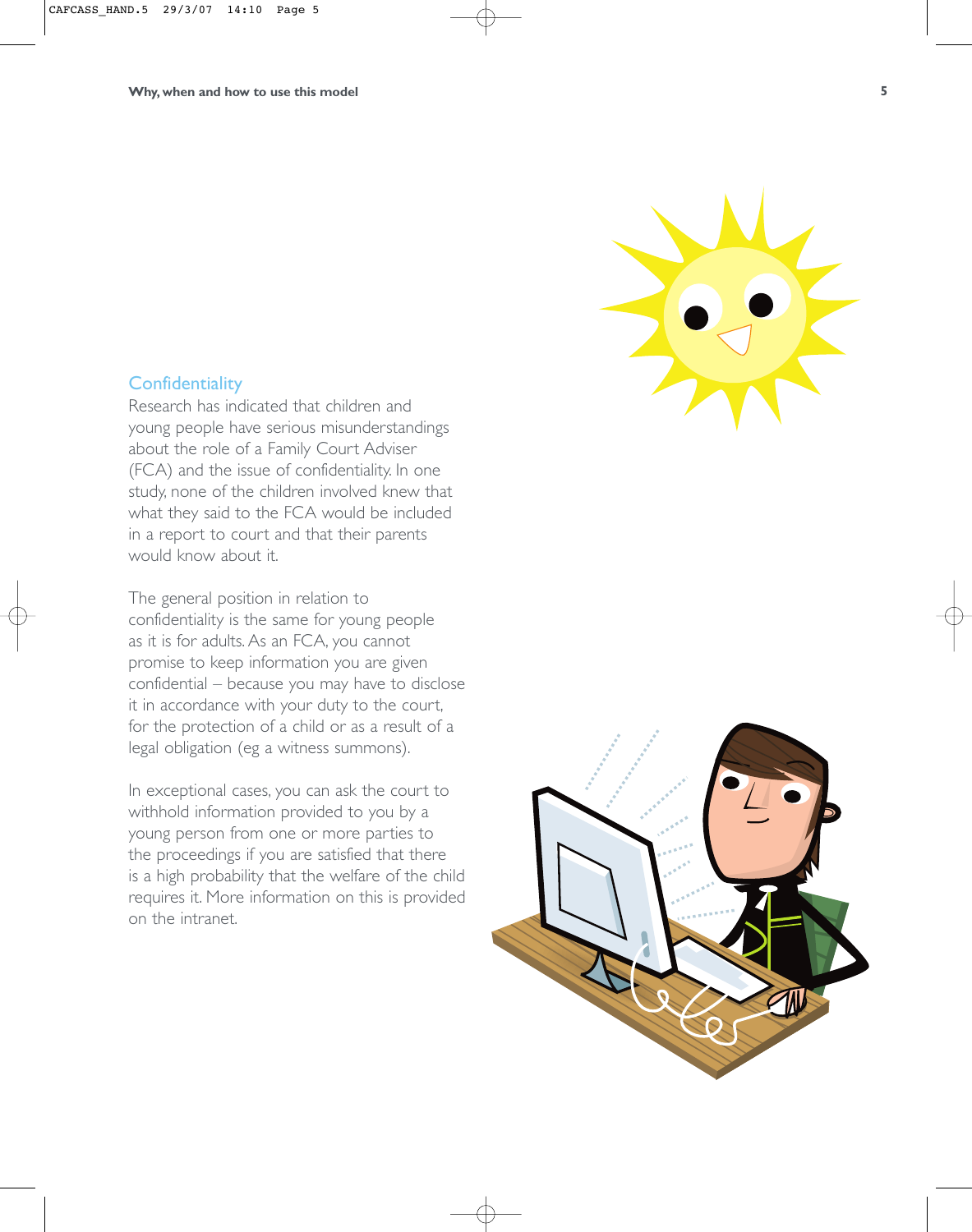#### When should My Needs,Wishes and Feelings be used?

This model is intended for use in both private and public law proceedings.The practitioner and the child can decide which forms to use, depending on the needs of the child. My Needs, Wishes and Feelings can be used in the following ways:

- filed as a Section 7 report, using the report template and My Needs,Wishes and Feelings forms in this pack
- filed as a Children's Guardian report, using the report template and My Needs,Wishes and Feelings forms in this pack
- as part of a Guardian ad litem Rule 9.5 report
- as part of a Family Assistance Order report, using My Needs,Wishes and Feelings as an attachment
- as a 'Wishes and Feelings' statement on behalf of the young person, when this is specifically requested by the court
- within Extended Dispute Resolution
- as a source for discussion, alongside other tools.

My Needs,Wishes and Feelings is, therefore, a tool to help young people express their views to a judge, if they wish to do so.

The young people who supported the development of My Needs,Wishes and Feelings felt that this approach creates an environment of participation and enables young people to make a visible contribution to the reporting process to court.

The young person can be the author of a significant part of this process and should be told that the judge who will make decisions affecting his or her life will see the information.

The forms for older or younger children can be moulded to the requirements of the court to fully address the needs, wishes and feelings of the young person.We must ensure that we fulfil our responsibility under Article 12.2 of the United Nations Convention on the Rights of the Child to represent the child's views and help the court to determine what weight to place on them.We need to fully take into account the needs, wishes and feelings of the young people concerned in the overall analysis we provide for the court.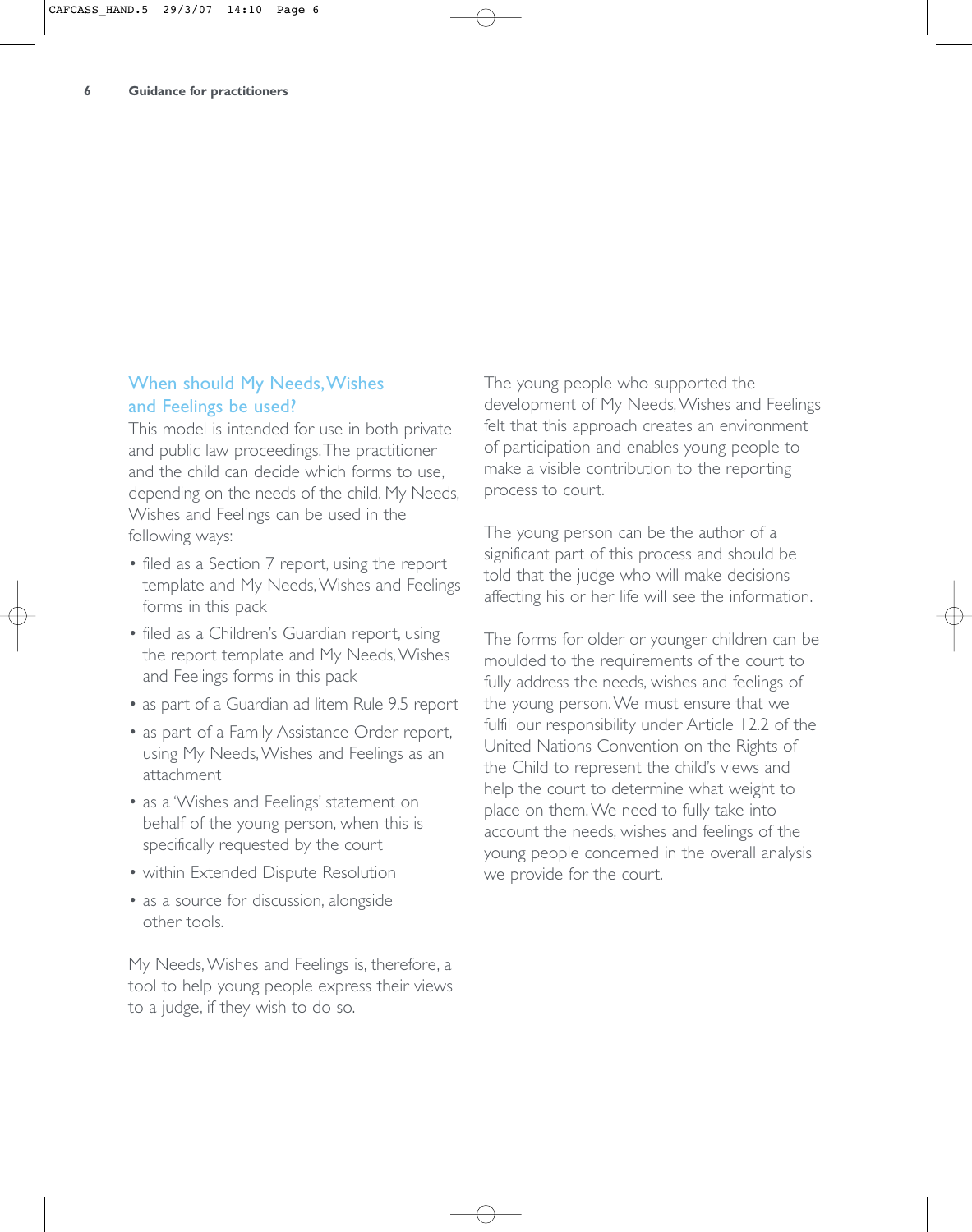A 'Wishes and Feelings' statement on its own does not offer sufficient insight into the young person's needs in relation to all aspects of their welfare.This model helps us to move further forward and to be more accountable in addressing the needs of the young person, as expressed by them, alongside the practitioner's analysis and comment.This conforms to the Cafcass National Standards, especially 4 (active intervention and case management) and 5 (children's active involvement).

Legal advice is that if My Needs,Wishes and Feelings has been prepared, the court has the power to order that it is disclosed, even if the child objects. Both the views of the child and the practitioner will be a factor in whether or not the documents are filed/served, but other factors will also be taken into account.

#### How should My Needs, Wishes and Feelings be used?

Children and young people are a diverse group of individuals and they communicate their needs, wishes and feelings in different ways.

We need to communicate in a way that encourages and enables young people to participate in the assessment and analysis process. Using age appropriate and inclusive ways of communication is vital to enable the young person to take part in the process of planning for their present and future needs.

My Needs,Wishes and Feelings has been developed for use with children who are able to express their views.The child's willingness and ability to contribute to such a practice model must be evaluated; their stage of development, as opposed to their age, is the key consideration.

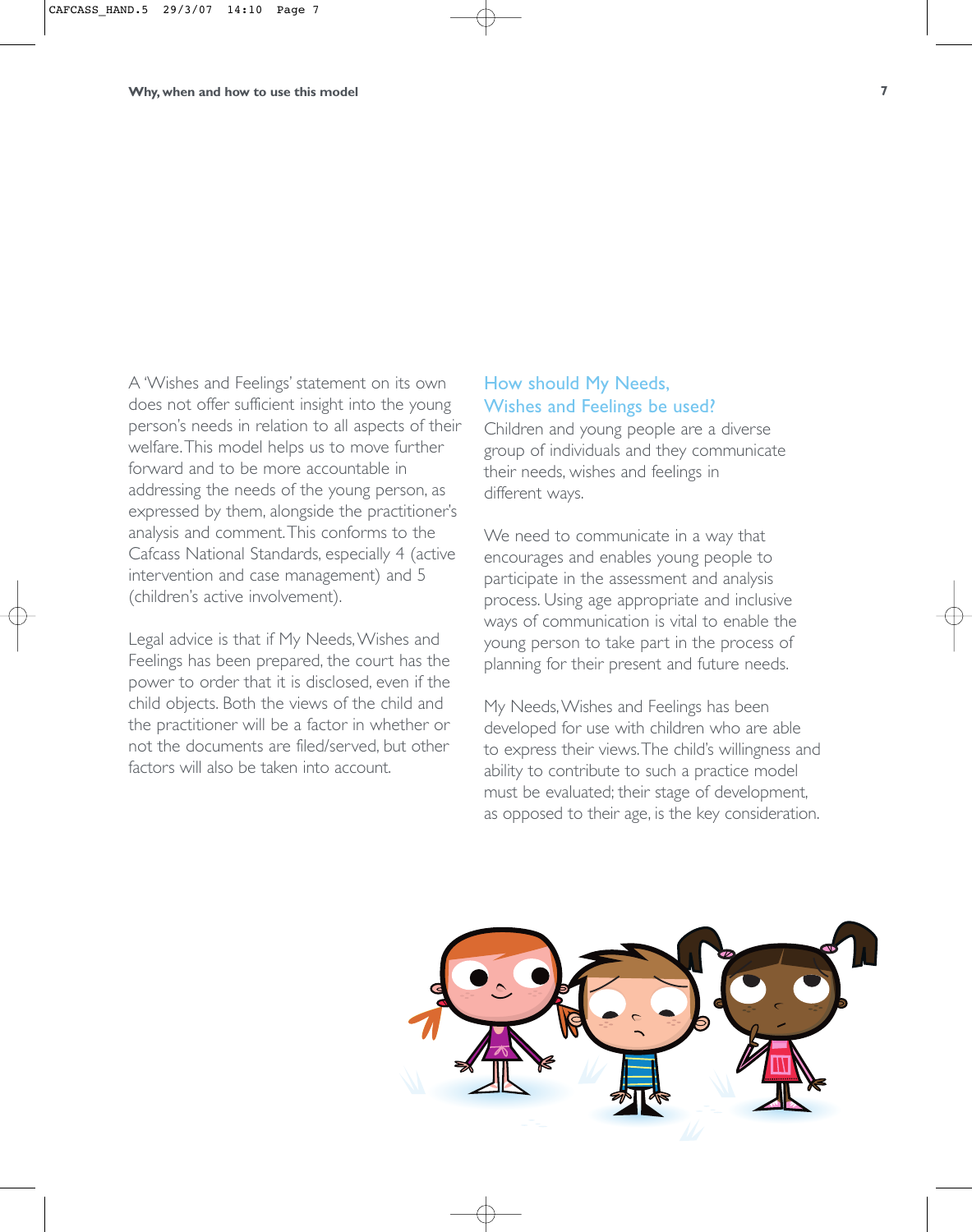This practice model is intended to be used alongside other innovative tools, eg computer assisted programs such as *In My Shoes* and *Listening to Young Children*.Turn to page 18 for a list of resources for engaging with children.

Children can also be assisted to contribute to a written process through other creative processes, eg drawings, clay modelling, games, music, drama, storytelling and play. Following such interactive activities, children can share their views, which can be included to inform the analysis and proposed intervention.

Form 1 of My Needs,Wishes and Feelings is an age appropriate way for young people to confirm their understanding of the report and could be completed with them at the end of the assessment process.

My Needs,Wishes and Feelings can, therefore, help them to understand the next stages of the family court process.They will also have a visual and reliable record of their contribution.

#### Young person's analysis

Intervention and analysis within My Needs, Wishes and Feelings must always consider the impact of the child's emotions within their existing relationships and social and physical environment.This consideration can be usefully developed further through the use of the *In My Shoes* computer assisted interview tool.

Links that should always be taken into consideration within the young person's analysis are signposted in the diagram on the opposite page.The emphasis and attention that is placed on each of these areas within the reporting process will be dependent upon the specific circumstances of the case.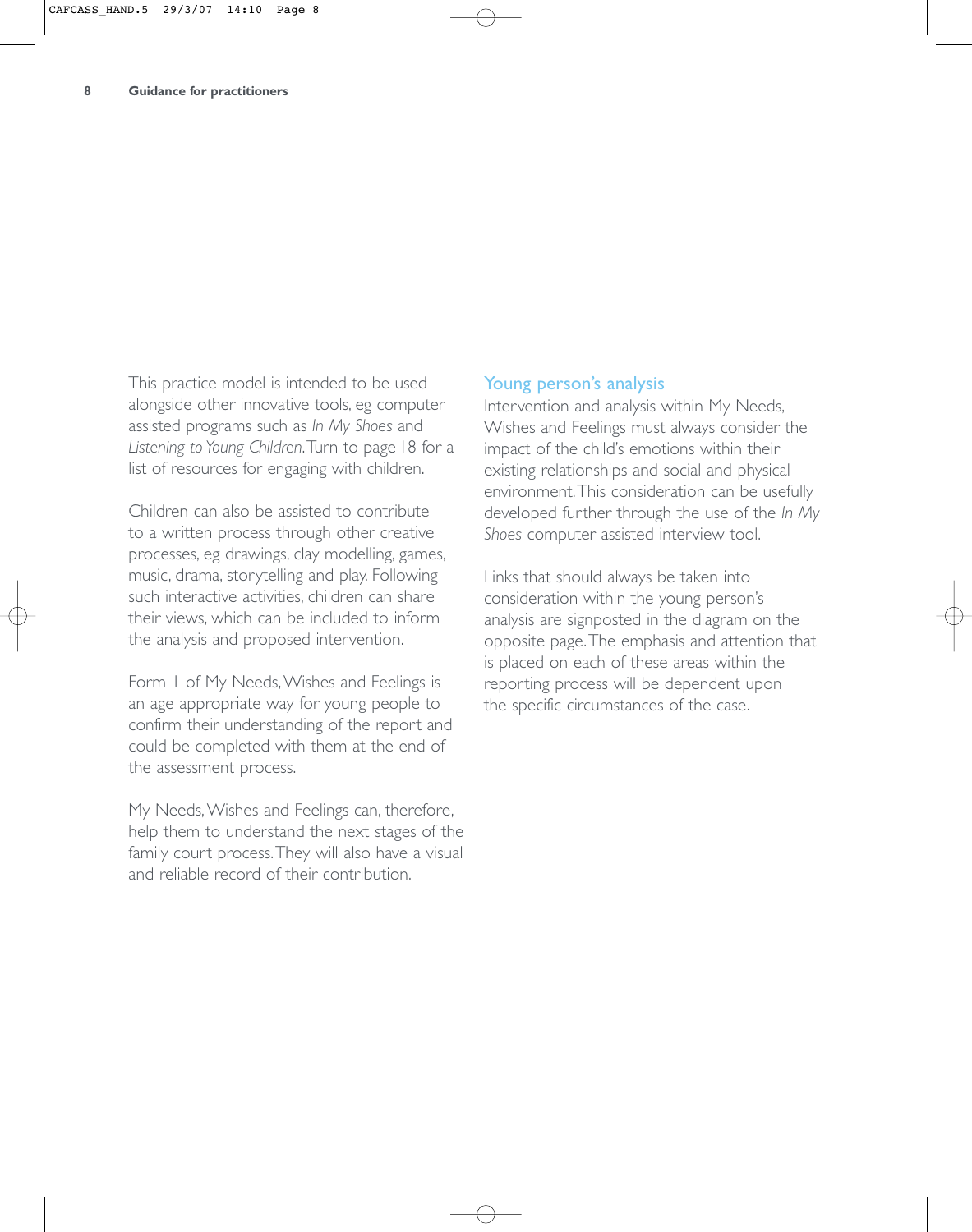

When engaging with children, it is essential that we can demonstrate how our contribution has promoted the outcomes of *Every Child Matters*, and added value to what others may be doing already.The desired outcomes of *Every Child Matters* are:

- be healthy
- stay safe
- enjoy and achieve
- make a positive contribution
- achieve economic well-being.

Listening to children is not just an end in itself (although obviously being listened to is very helpful to children). It is also one of the main ways through which we seek to improve the outcomes for children in family proceedings.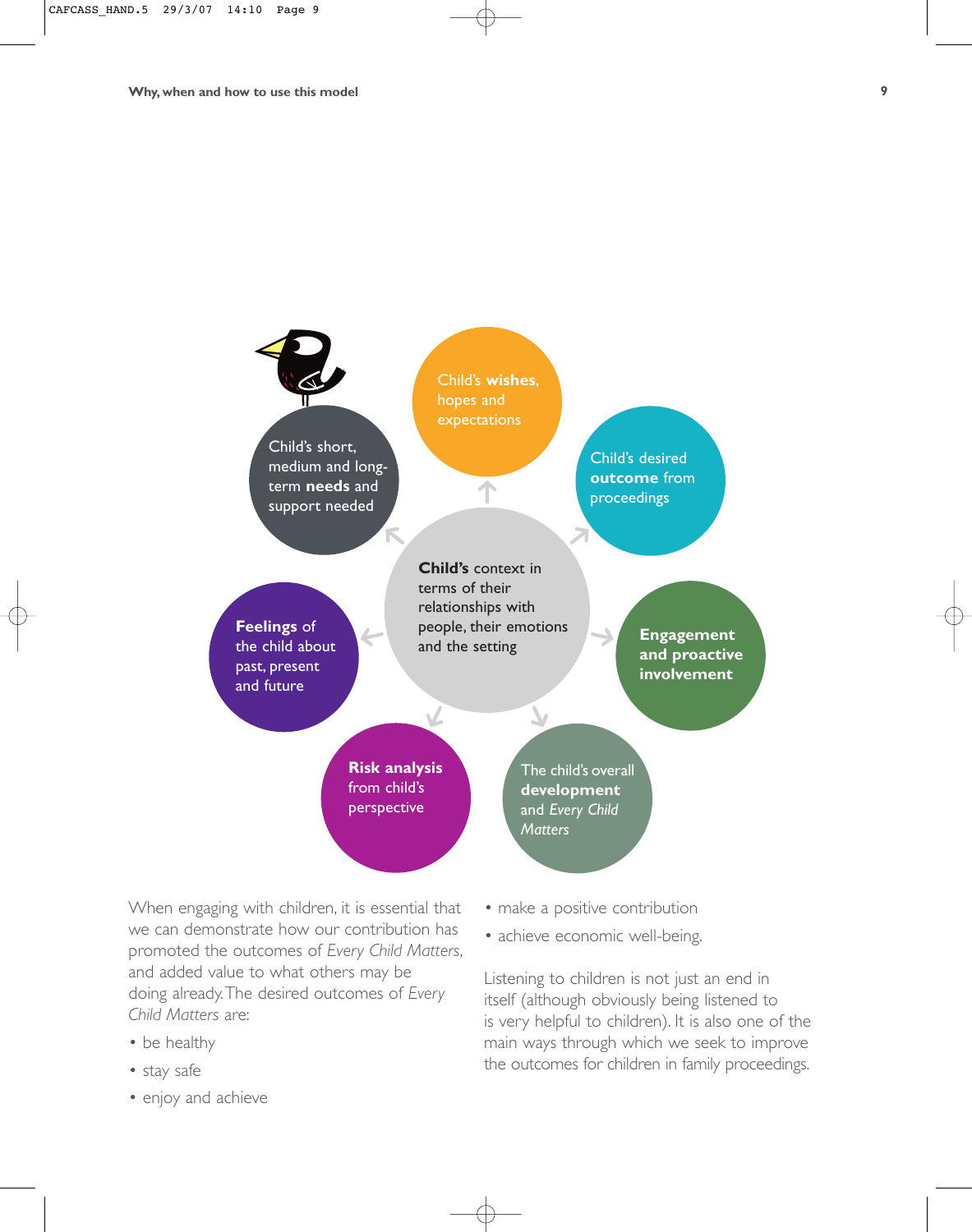### Areas for consideration when working with children and young people

Children and young people have a right to know about and understand issues affecting them in the family courts. Practitioners have a right to be supported and trained to know how best to communicate about those issues.

It is our duty to provide opportunities for children to communicate in a way they feel at ease with. Practitioners should encourage the use of My Needs,Wishes and Feelings, but it is important that children are not coerced into using it.

We need to rethink how we relate to children. Every child, whatever their age, has a story to tell. How this story is understood is not dependent on the age of the teller, but rather on the sensitivity of the listener.

Children and young people are at different stages of development: cognitively, socially, physically, culturally and spiritually.With skill, the circumstances of each individual child can be understood, analysed and shared with the child.

To do this effectively, children and young people need to be seen and treated with respect and as experts about their own lives.

Finding the right setting to facilitate communication with a child or young person should be discussed with the young person and options should be openly considered.

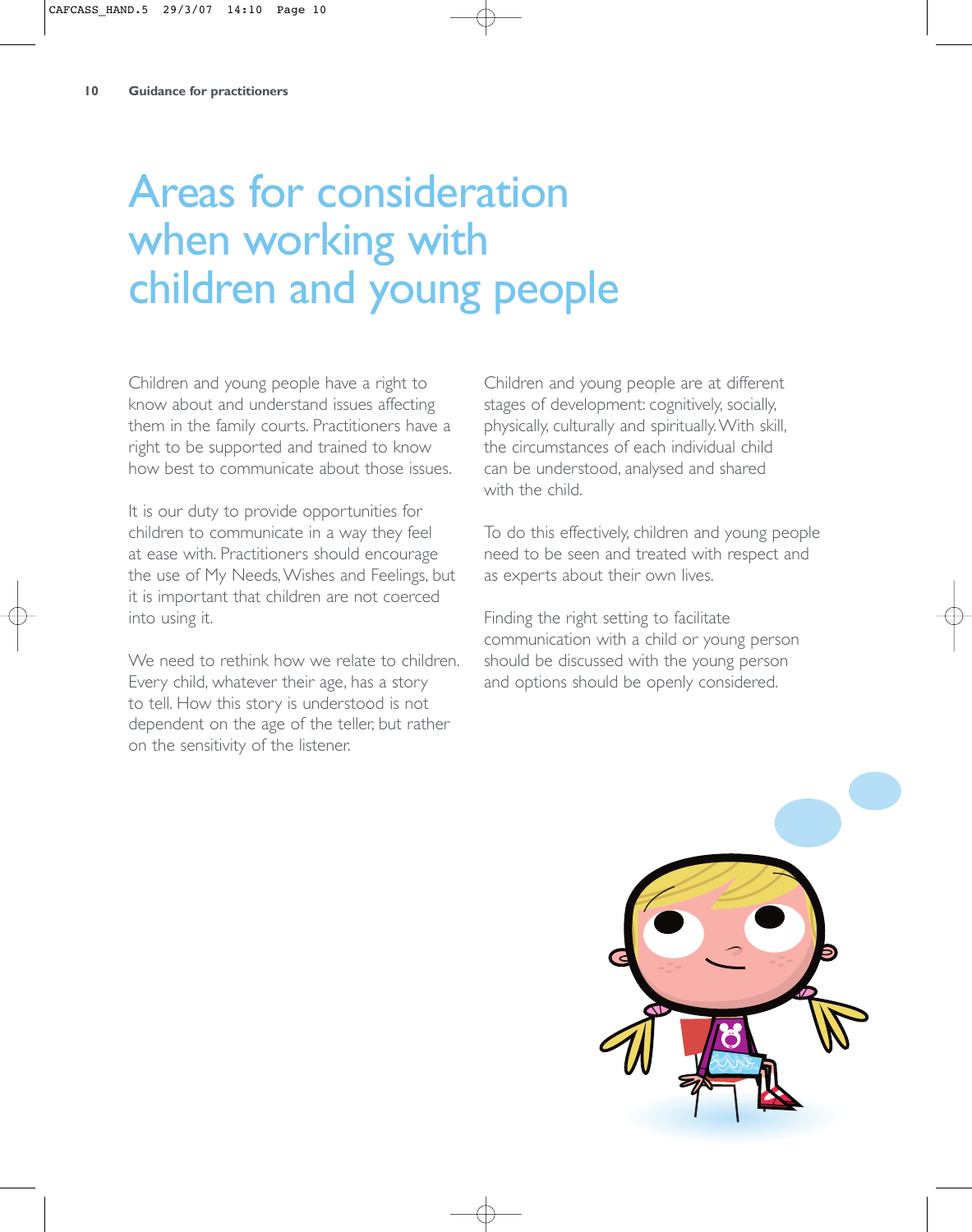### Interview planning

Interviews with young people about complex issues require good advance planning in order to explore the key issues and deliver the required outcomes and information.

The planning process should include:

- a review of the child or young person's understanding
- $\bullet$  the aims and purpose of the session  $$ what you are seeking to achieve
- the site of the meeting
- the resources needed to facilitate the communication process
- the length of interview.



It is also important to plan how to address the young person's individual needs and concerns:

- Consider that the child or young person may be apprehensive about meeting with you.
- Significant issues relating to their health or disability should be openly discussed to avoid assumptions and lack of recognition of their needs. Reflecting back to the young person your acceptance of their values and individuality is important.
- Remember, the young person is usually best placed to convey their religious, cultural and social needs. Aim to support the young person's sense of identity through the conversations you have with them.
- Older children's concerns about confidentiality may need to be addressed early so that they understand the 'rules' of any discussion, ie will it be recorded? Will it be shared? If so, how, when and in what form?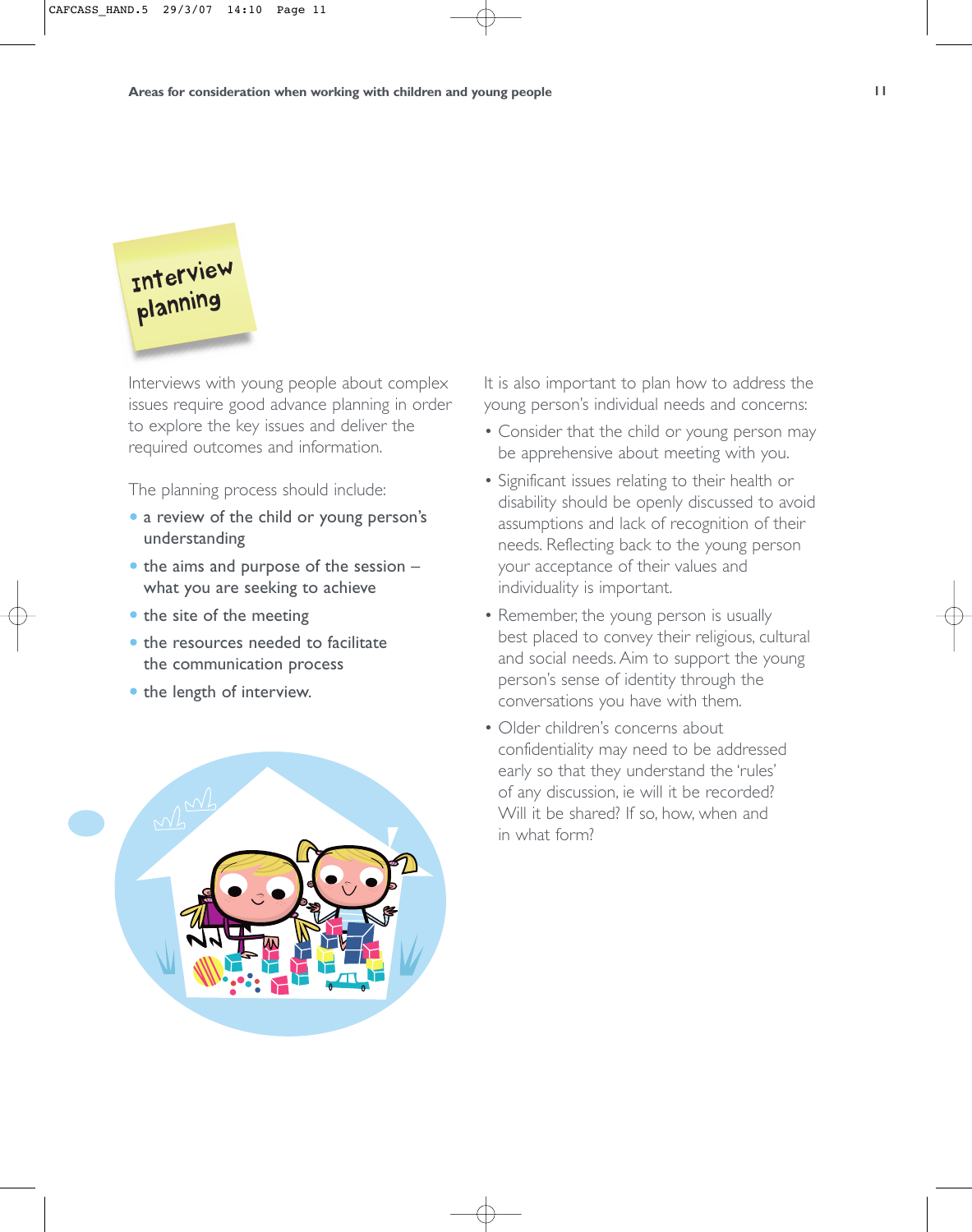Good preparation for interviews provides better outcomes for children and young people.Working with SMART objectives can help to ensure that meetings are:

| $\blacksquare$ pecific in focus.      | easurable in                                                                                                                                                                                                     | <b>rticulated</b> in a |
|---------------------------------------|------------------------------------------------------------------------------------------------------------------------------------------------------------------------------------------------------------------|------------------------|
| This helps children                   | terms of what                                                                                                                                                                                                    | way the young          |
| and young people to                   | you wish to achieve                                                                                                                                                                                              | person can understand, |
| focus more clearly on                 | through any single                                                                                                                                                                                               | so they can engage in  |
| their own needs.                      | meeting or interview.                                                                                                                                                                                            | the process.           |
| ealistic about<br>what is achievable. | $\blacksquare$ ime-limited so<br>the process is clear<br>to the young person and<br>the practitioner. This<br>minimises the potential<br>negative impact,<br>particularly from lengthy,<br>unfocused interviews. |                        |

Initial meetings

The best interests of the child or young person should always be the core principle of any interview, which aims to understand their unique experience.When promoting the active engagement of the young person at an initial

meeting, an evaluation needs to be made of their stage of development rather than simply their chronological age.Their preferred way of engaging with you will also be a topic for discussion at the first meeting.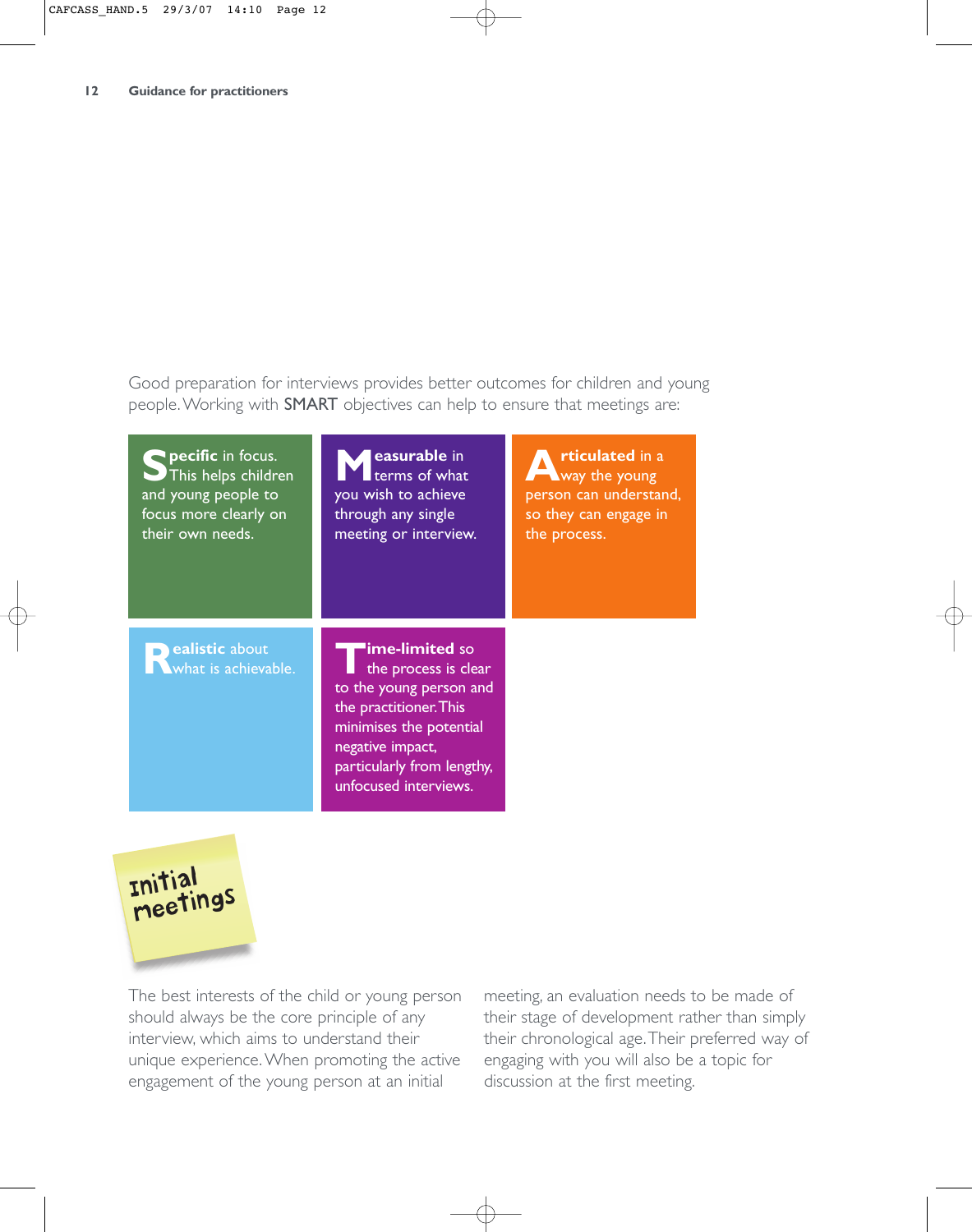The following considerations are positive qualities highlighted through research in practice by young people and professionals:

• Develop trust and a rapport through non-intrusive questions.At this initial meeting you need to establish a working relationship with the young person and engage their interest.This will also be an opportunity to discuss ground rules for the interviews to follow.

"We don't know what you can do for us and how it is different from what the social worker or solicitor does



- Give the young person a good introduction to your role and duties to them, their family and the court – an introduction that empowers their contribution to issues directly affecting their lives.A fact sheet about My Needs,Wishes and Feelings is available in this pack.
- **Consider how you could make the child** more comfortable. Do they need additional emotional, physical or financial support? Children and young people need good support, and the right type of support, to make good decisions.
- Understand their diversity needs, plus their interests and activities. For example, use open-ended questions to give them the opportunity to share their identity, race and other diversity issues.

<sup>"Bein</sup>g a Muslim I wanted<br>'90 to mosque by tanted to go to muslim I wanted<br>could help me find a no one could help me find out ho one<br>"We find out how"

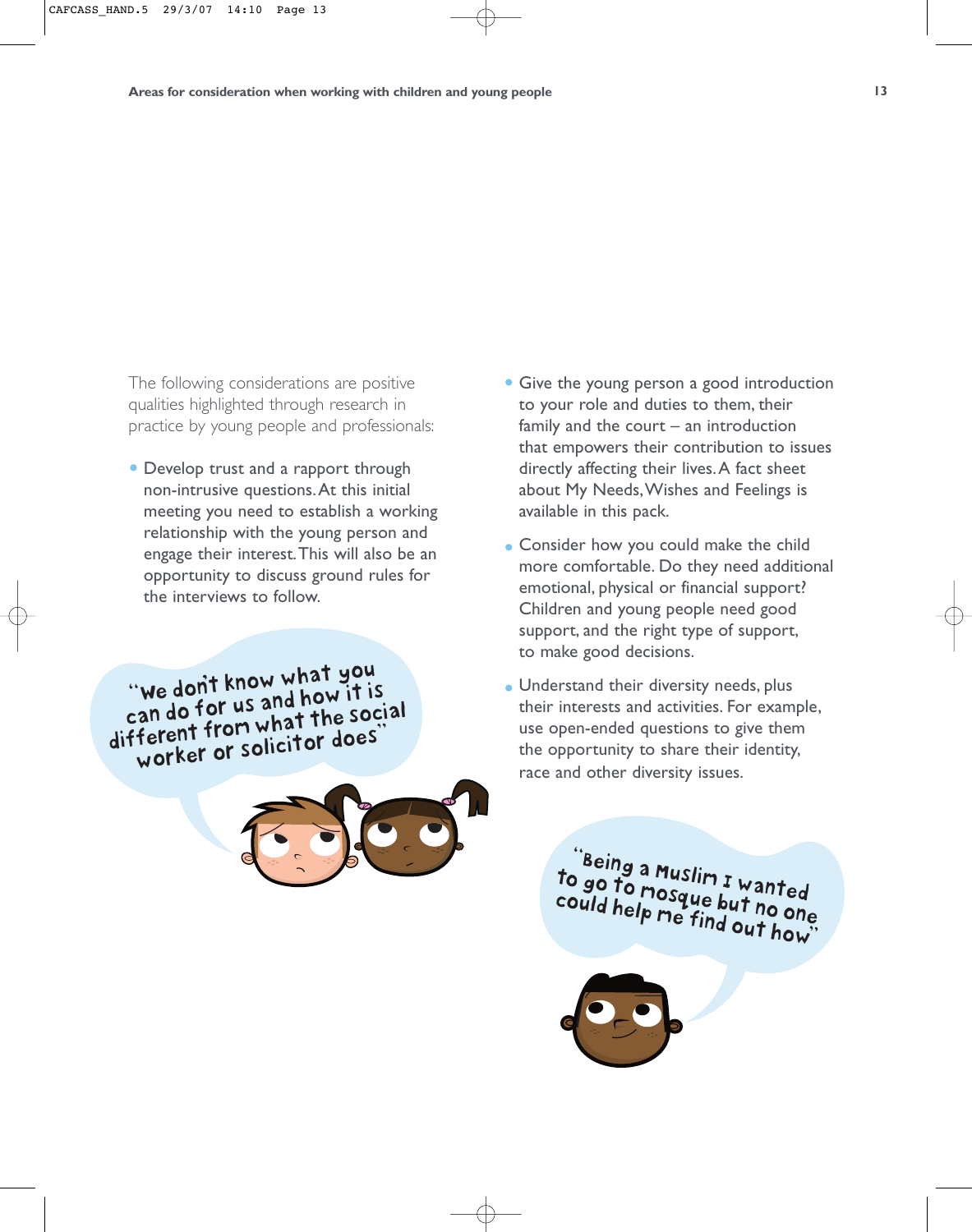- Consider questions that promote the child's safety.
- Promote openness and transparency of information. Share your way of achieving this. Discuss how you will gather, record and share information. Let the child know how and when you plan to do this. Share My Needs,Wishes and Feelings as one of the ways that you will help them tell their story.
- It is important to remember that an interview is a two-way process.
- Explain to the child or young person how certain potential outcomes will lead to certain effects and changes in their lives.
- Consider how their views may sometimes be in conflict with your risk analysis.
- Explain how risk factors can affect the range of options available to children and young people.



• Help children and young people to share their perspective at their own pace and in their own way. If a young person starts giving an account of their concerns, it would not be appropriate to stop or discourage them whilst they are spontaneously sharing their thoughts and feelings.



- Consider the outcome of the safeguarding checks and, if appropriate, arrange a meeting to consider the information.Young people need to know the relevance of this discussion to the plan.
- Analyse the information given by the child regularly and identify their worries.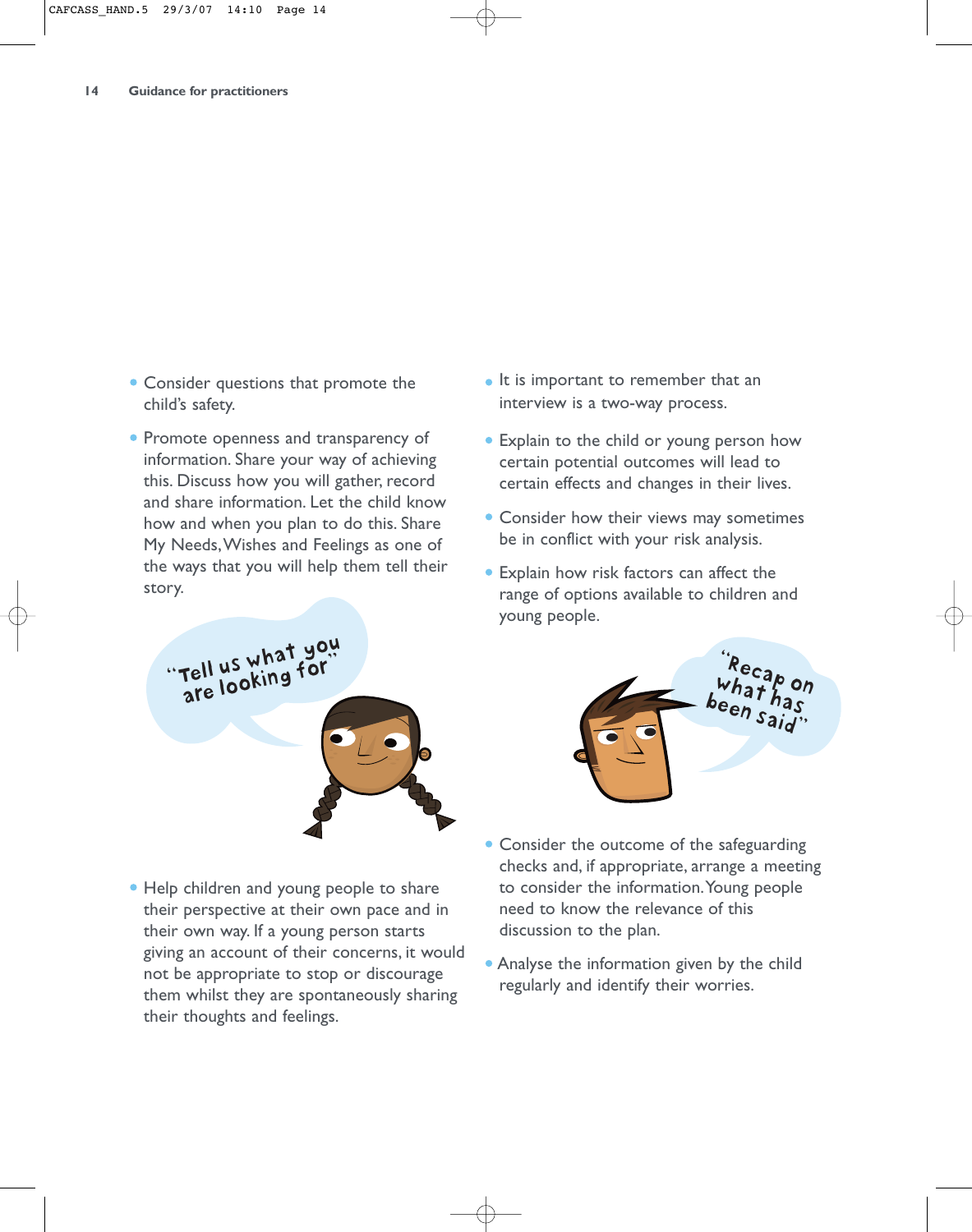

At times, the considerations for subsequent meetings may be the same as for the first meeting.The following additional considerations were highlighted through research in practice by young people and professionals:

- Use My Needs,Wishes and Feelings to facilitate discussion and involve the young person in the process.
- Go over the information given to children and young people to ensure they understand it.
- Give them the opportunity to ask you questions.
- Recognise their individuality and endeavour to understand their views and feelings on all issues, not just their plans.



• Give the child or young person the opportunity to tell us their story, their way.





- Pick up on issues of significance to their world and their relevance to the child's immediate and future needs.
- Always consider verbal and non-verbal information given by the child alongside that given by other parties and professionals.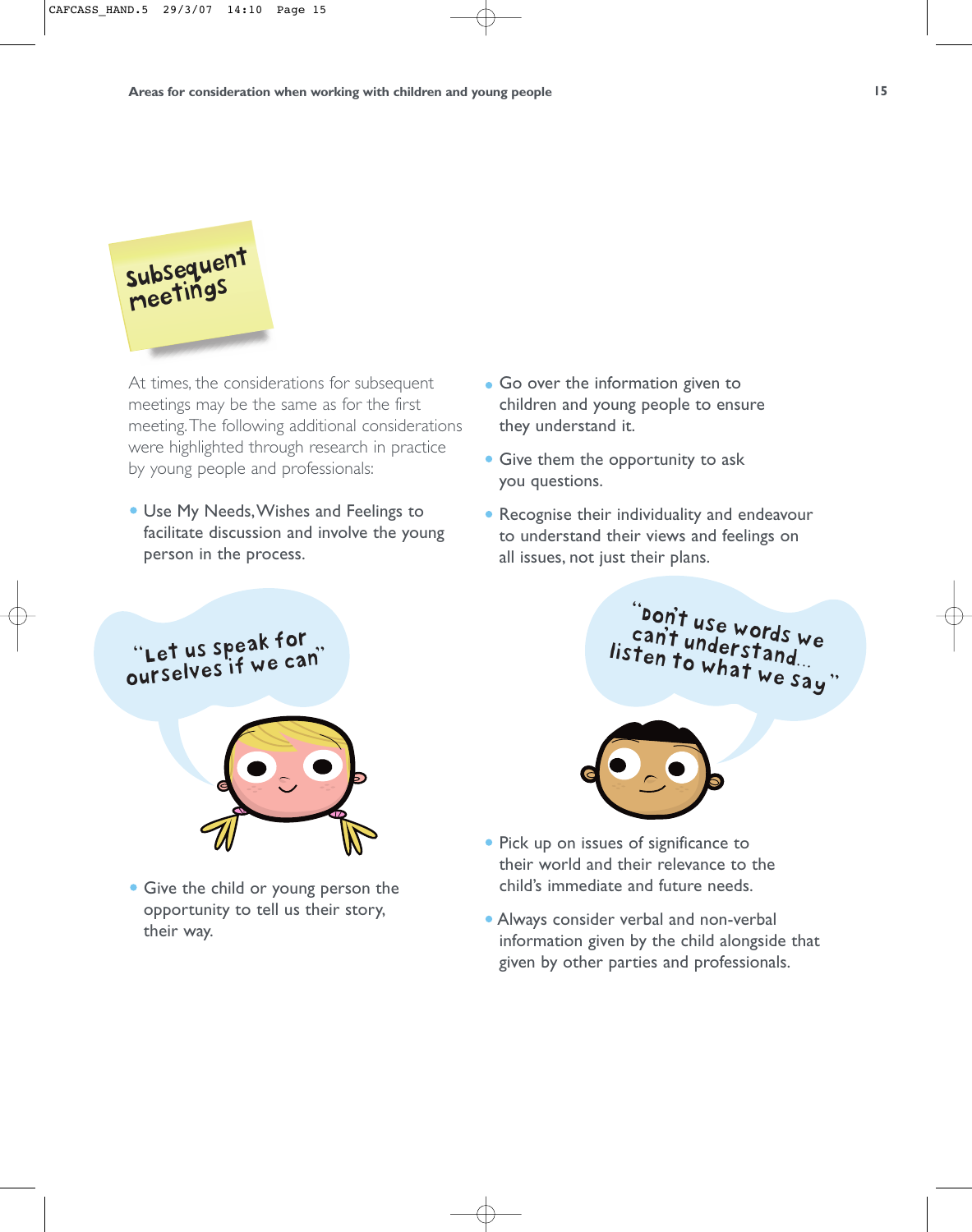- Promote openness and transparency of information. Discuss whether the child would like a request to be made for him or her to attend court.Talk about the way you intend to record their views in the report and their active participation in the process.
- Be open and share your views. Share relevant evidence from other parties to help them consider the views of others about their circumstances.This helps them to develop their own views.
- Analyse the information given by the child regularly and identify their worries and the impact upon their short and long-term future.
- The child may find a brief, written summary of the key points of your discussion helpful.

"Take what we say SERIOUSLY"

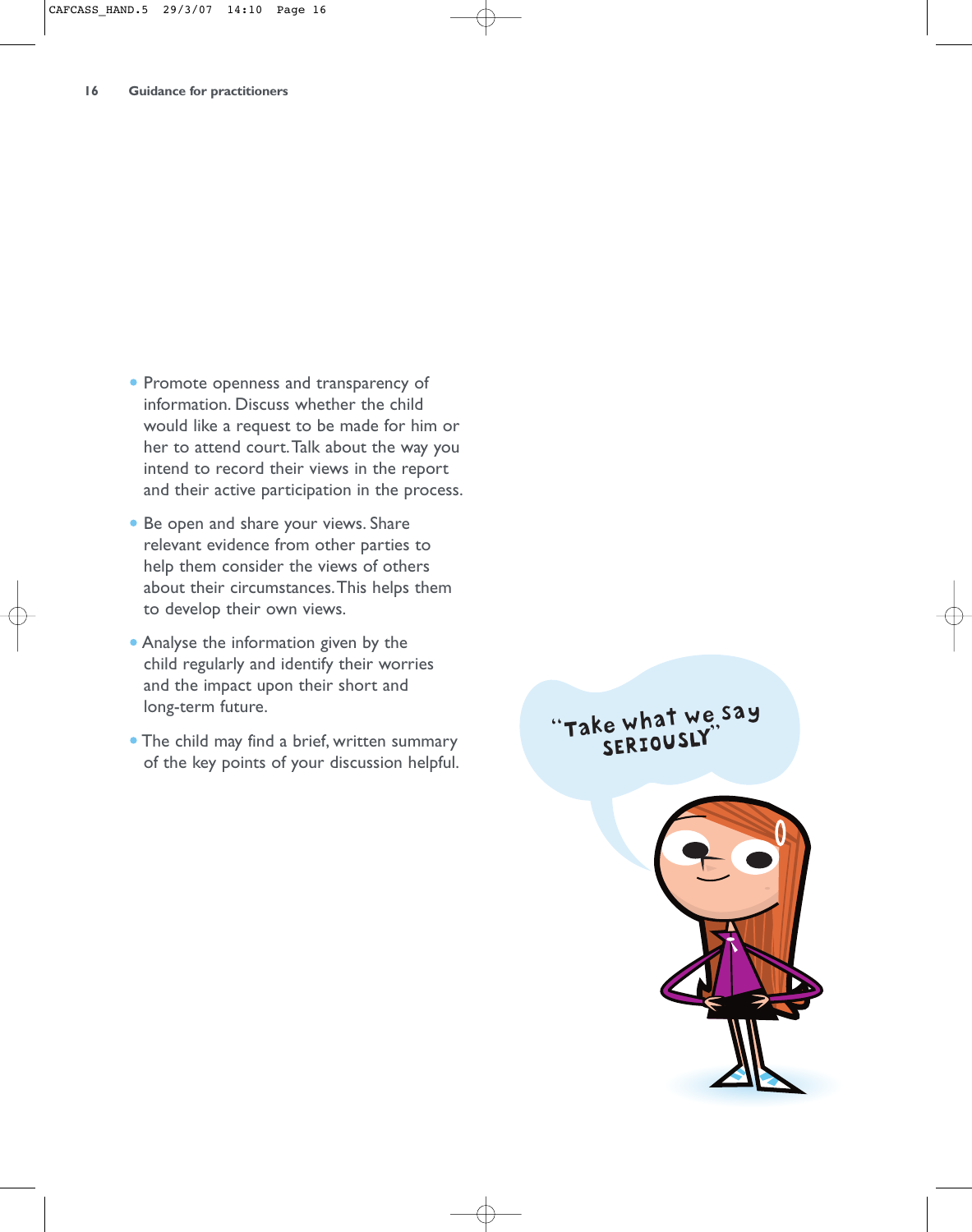# Final stages

Closing the interview is a vital part of the two-way communication process. It serves to turn the child's attention to the next steps of their life. At the end of each meeting, practitioners should convey appreciation and empathy, as appropriate.

Giving the child contact details for further sources of help and support, where appropriate, should be part of the final ending process. The child or young person should be asked if they wish to raise any other issues whilst being realistic about our limited capacity for follow-up.

"Sometimes we only hear about what others thought much later and sometimes not at all"



#### **References**

*Communicating with Vulnerable Children: A Guide for Practitioners* (2003), Dr D Jones *The Voice of the Child in Public Proceedings: A Developmental Model* (2003), Dr Gillian Schofield Bear in mind the following considerations.

- Inform them of parties' views.
- Explain how you plan to share the young person's views.
- Explain how the report they have worked on will inform the decision.
- Discuss who will inform them of the outcome and how information will be shared, ie in writing and verbally.
- Explore with the child or young person any additional support that may be needed to implement their case plan.
- Discuss the options available to them if they have concerns about the implementation of their plans.
- Discuss with the young person what they thought about the service provided by Cafcass.
- The child may find a brief, written summary of the key points of your discussion helpful.

"Ask us what we thin<sup>k</sup> about the service you gave us

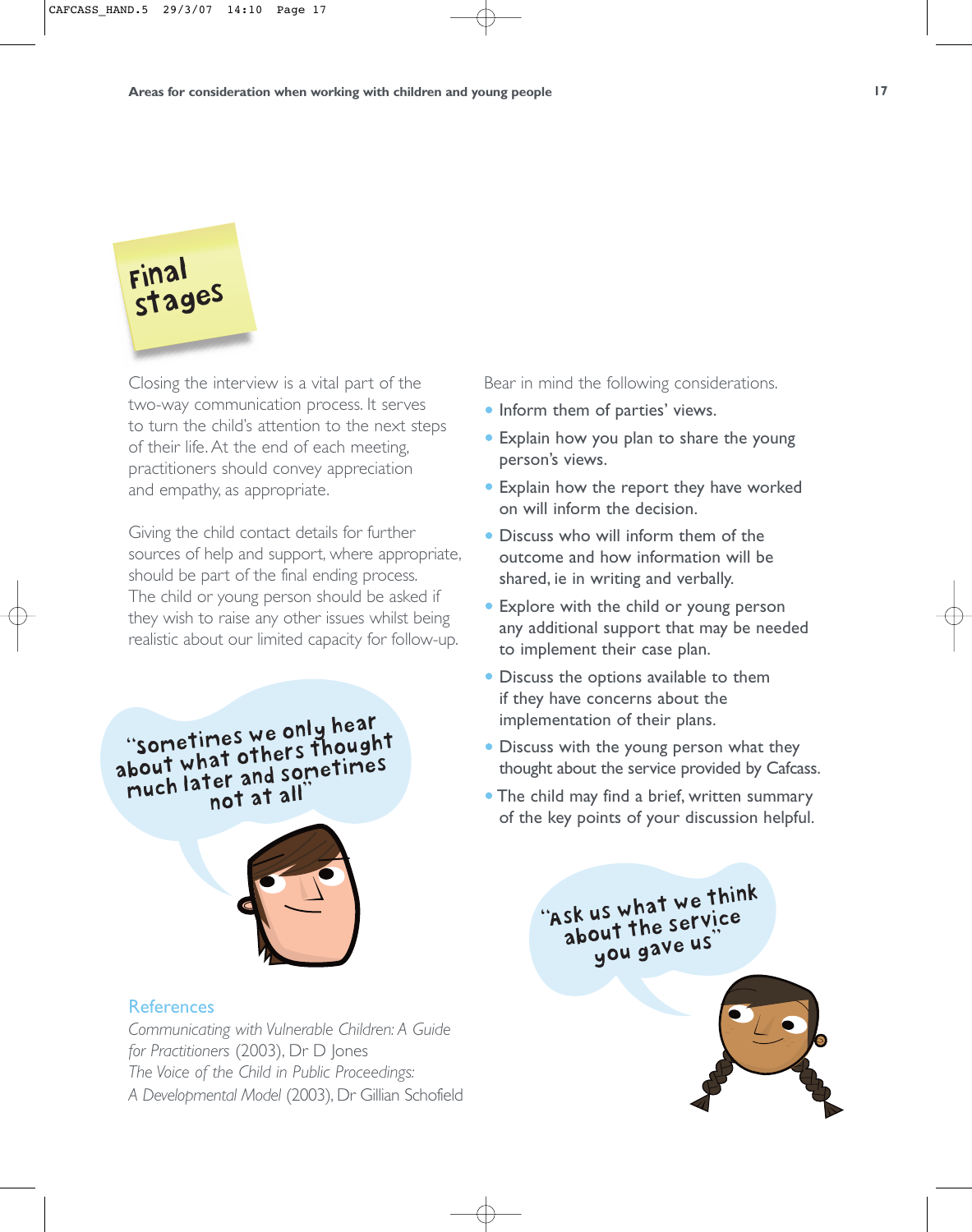## Resources for engaging with children and young people

#### In My Shoes (2006)

R Calam, A Cox, D Glasgow, S Groth Larsen and P Jimmieson www.childandfamilytraining.org.uk

#### Summary

*In My Shoes* is a computer package that helps children and vulnerable adults communicate about their experiences, including potentially distressing events or relationships. Extensive testing has shown it can be used in a wide range of circumstances, including interviews with children who may have been abused, have difficulties in expressing emotions, are hard to engage or have developmental delay or other difficulties. It has been used successfully during interviews with learning-disabled adults.

#### Listening to Young Children (2003)

Penny Lancaster and Vanessa Broadbent, Coram Family

#### Summary

The pack provides a conceptual framework for listening to young children.The key principles embedded in each of the elements of the resource are inclusion, participation and support. There is a 20-page professional development handbook, *Listening and Looking* included.

It also comes with a helpful CD ROM and audio visual material, plus a booklet containing eleven case studies about children's experiences, using creative design, problem-solving and exploring feelings.

#### I'll Go First (1999)

Lucy Kirkbride, Children's Society

#### Summary

This planning and review toolkit for use with children with disabilities includes stickers and illustrated boards.

The good practice guide included provides comprehensive guidance on how to use the pack. It covers practical aspects of organising sessions with children and different approaches.

Building relationships and enabling children with disabilities to communicate is a specialised skill and the guide provides practical advice on how these children's views can be recorded and presented.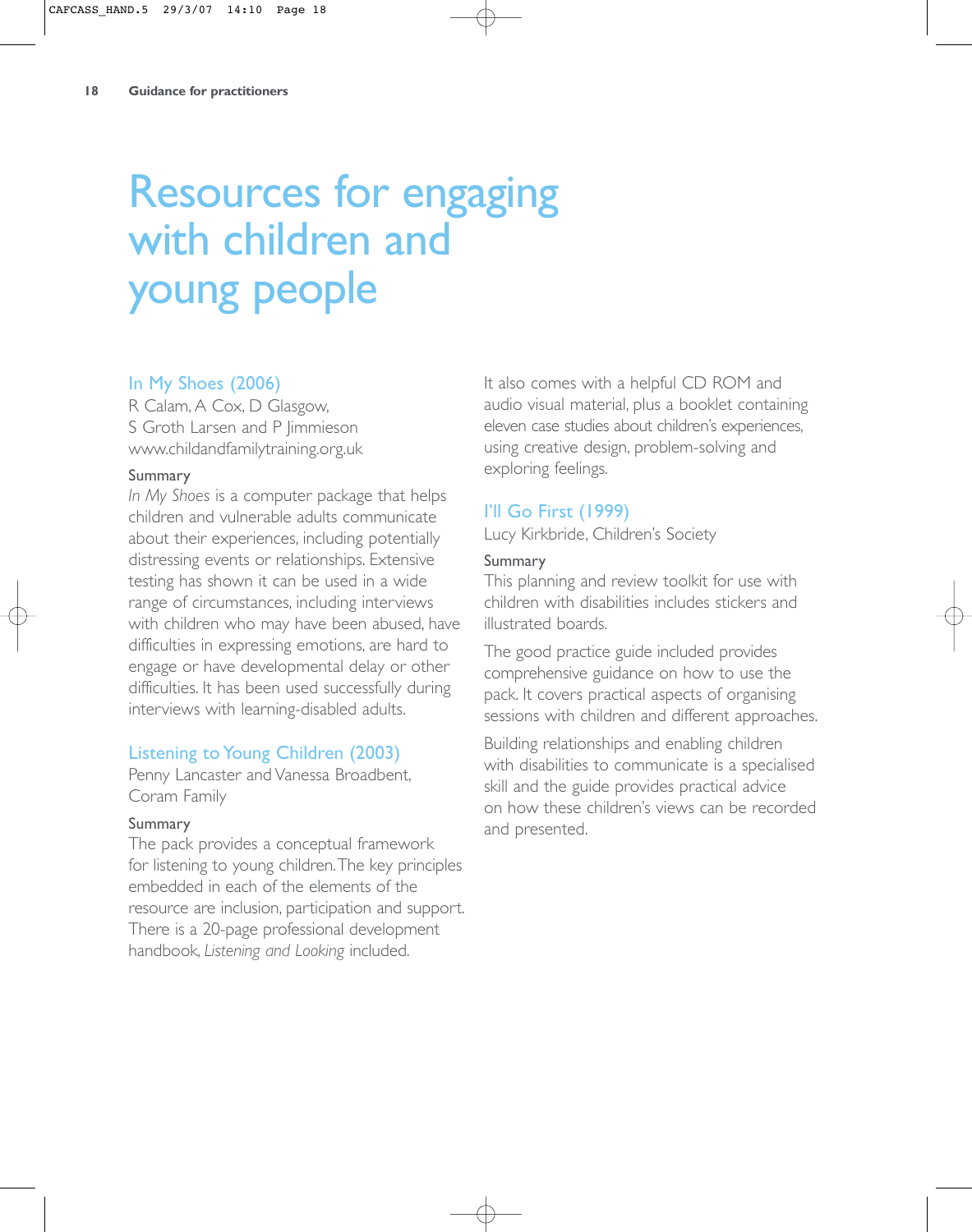#### Boardmaker software

Mayer-Johnson www.mayer-johnson.com

#### Summary

*Boardmaker* creates printed symbol-based communication materials.The software features over 4,000 Picture Communication Symbols and over 40 languages.

#### 'Say it your own way' Children's participation in assessments (2006)

Barnardo's/DfES

#### Summary

A printed guide and CD ROM of practical resources to support professionals to give children a voice in assessment processes.

#### The Therapist's Toolbox (2001)

Susan E Carrell

#### Summary

*The Therapist's Toolbox* is a time-saving and cost-effective manual full of techniques for enhancing therapeutic intervention with service users.

#### Preventing Breakdown (2005)

Mark Hamer

#### Summary

*Preventing Breakdown* is a 'how-to' book. It explains how you can create an environment where families can exploit their potential to develop and protect their children. It offers tools and ideas that will guide workers into building on the family's strengths and selfefficacy, developing family pride, a focus on solutions and a determination to succeed.

#### Draw on Your Emotions (2005)

Margot Sunderland and Philip Engleheart

#### Summary

Creative ways to explore, express and understand important feelings.

Contact the Library and Information Service (accessible via the icon on your desktop) for more information about these resources.